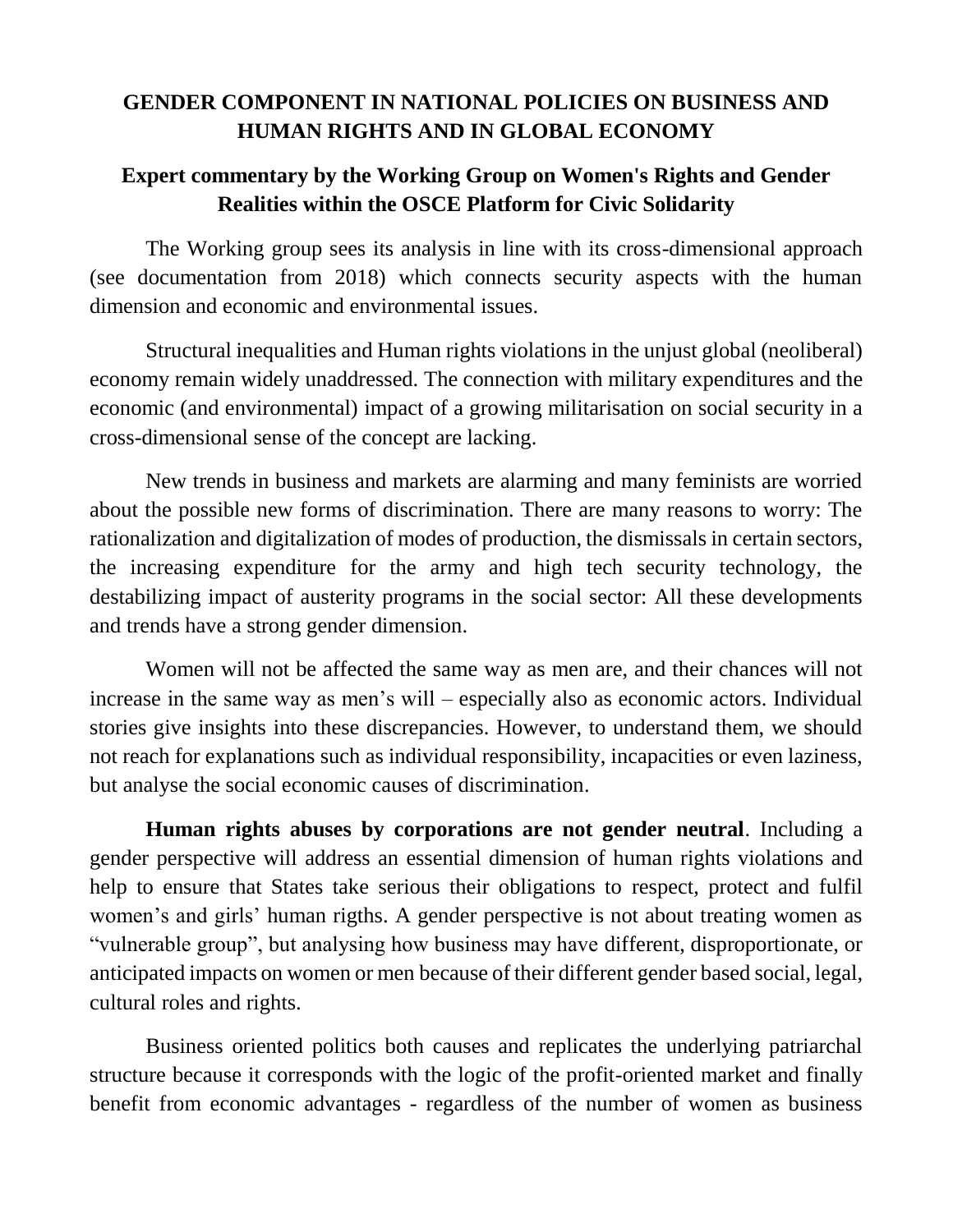leaders. The organization of the private sector is based on its productivity and the maximization of profit. There are different ways to increase productivity: Rationalization of production, investment in new technology, or simply by influencing the costs of the labour force such as staff redundancy, flexibilisation of contracts, informalisation of certain jobs etc. The costs for the staff should remain low, is even decreasing while the annual profit is increasing. Otherwise, the business would collapse; unfortunately, all companies are organized according to this logic.

Women are specifically affected by gender-based corporate abuse: low-paid (pay gap until 25%), undervalued jobs, vulnerable employment (until 43%), unpaid care (aggravated by imposed austerity measures), forced labour (25%) as domestic workers, in clandestine factories, on farms, in the sex industry. Women – especially in rural communities - are victimised by pollution, when companies monopolize water for their operations and thus reduce access for human and animal consumption.

The claims for "equal wage for equal work" or the importance to have more women in economic and political leadership positions were largely accepted. In many European countries, gender equality is enshrined constitutionally. However, in real live, it is different. Gender is still used as a category of non-justified discrimination, reflected in Statistics, which shows that women earn less than men do for equal work. Women provide significant part of the unpaid care work. The numbers are not random though, but a product of economic dynamics and political power relations. A sound understanding of the interfaces of different stakeholders. These are the private sector (market), the government (public sector), the civil society and the households.

Based on the above, we CALL:

*Consider* that the integration of women into the market does not automatically lead to empowerment. New dependencies can emerge, social networks may break down or women may experience exclusion due to lack of time and lack of access to ressources and assets. Many programmes pushing women into business may end up with personal indebtedness and mental stress. Despite the good intention of such "business for women programmes and incentives," the pressure to succeed will go at the expense of the consideration of social complexity and small-scale dynamics and therefore may even undermine the initiatives for gender justice;

*Conduct* **Human rights based gender impact assessments** including full and active participation of women from all affected communities and take into account impact